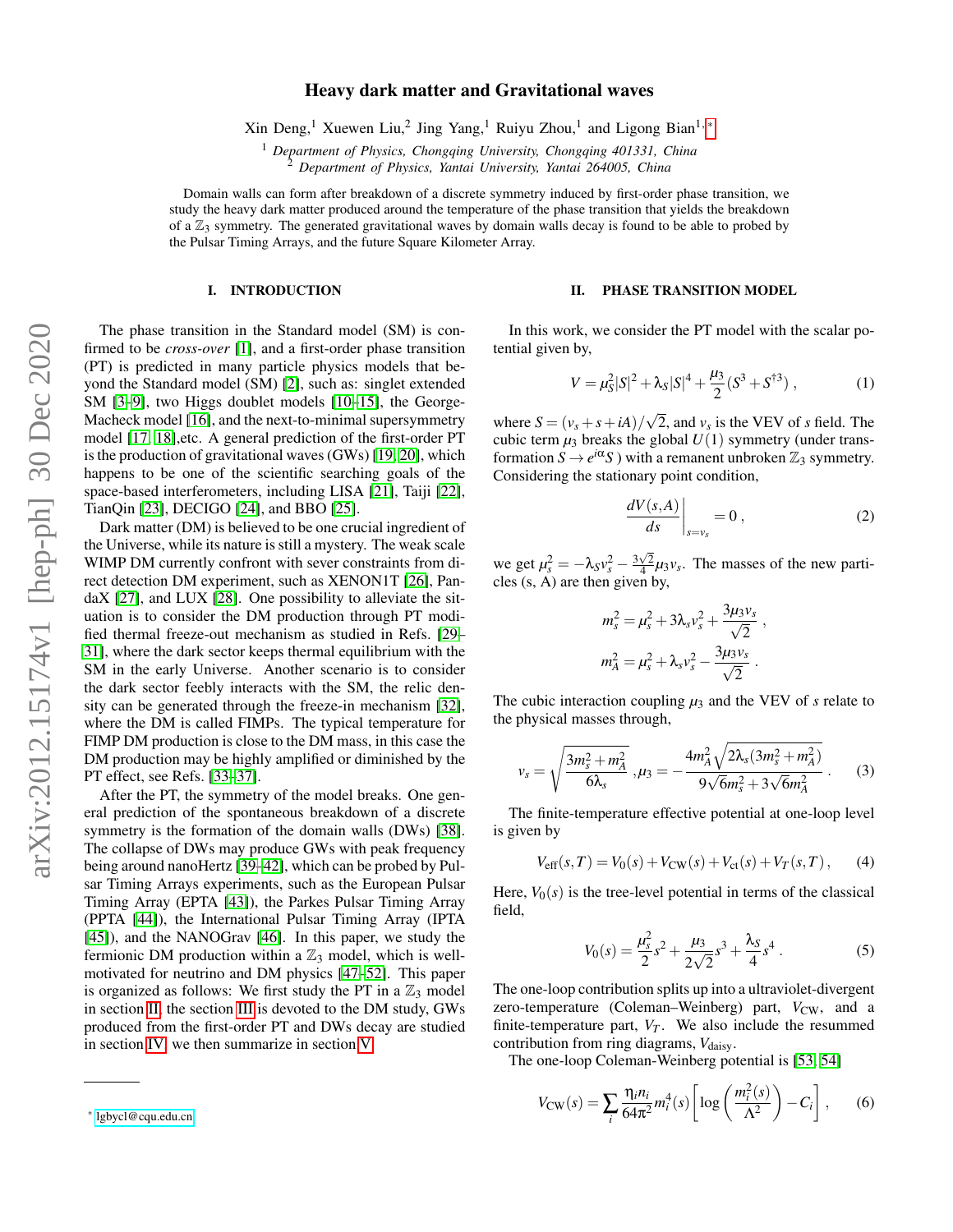where *i* runs over *s*-dependent mass of all particle species, *n<sup>i</sup>* is the number of degrees of freedom for each species,  $\eta_i = +1$  $(-1)$  for scalars (fermions), and  $C_i = 3/2$  (5/6) for scalars and fermions. Here, we take  $\Lambda = v_s$ . The counter-terms are introduced to prevent the shift of the vacuum driven by the Coleman-Weinberg potential, with

$$
V_{\rm ct}(s) = \frac{\delta \mu_s^2}{2} s^2 + \frac{\delta \mu_3}{2\sqrt{2}} s^3 + \frac{\delta \lambda_s}{4} s^4 \,, \tag{7}
$$

where, these terms are fixed through following conditions,

$$
\frac{d(V_{\text{CW}}(s) + V_{\text{ct}}(s))}{ds}\bigg|_{s=v_s} = 0, \frac{d^2(V_{\text{CW}}(s) + V_{\text{ct}}(s))}{ds^2}\bigg|_{s=v_s} = 0,
$$
  
\n
$$
V_{\text{CW}}(0) - V_{\text{CW}}(v_s) - V_{\text{ct}}(v_s) = 0.
$$
\n(8)

The one-loop finite-temperature correction is evaluated to be [\[54,](#page-6-20) [55\]](#page-6-21)

$$
V_T(s,T) = \frac{T^4}{2\pi} \sum_{i} n_i J_{B,F} \left( \frac{m_i^2(s,T)}{T^2} \right),
$$
 (9)

where the function  $J_{B,F}$  is given by

$$
J_{B,F}(y) = \pm \int_0^\infty dx x^2 \ln\left[1 \mp \exp\left(-\sqrt{x^2 + y}\right)\right],\qquad(10)
$$

with the upper (lower) sign corresponding to bosonic (fermionic) contributions. Here, the thermal masses of the scalars are

$$
m_s^2(s,T) = m_s^2 + \frac{4\lambda_S}{12}T^2,
$$
\t(11)

$$
m_A^2(s,T) = m_A^2 + \frac{\lambda_S}{3}T^2.
$$
 (12)

The onset condition of the first-order phase transition is [\[56](#page-6-22)[–58\]](#page-6-23):

$$
\Gamma \approx A(T)e^{-S_3(T)/T} \sim 1 , \qquad (13)
$$

which means the nucleation temperature  $(T_n)$  is obtained when the number of bubbles for bubble nucleation per horizon volume and per horizon time is of order unity. Here,

$$
S_3(T) = \int 4\pi r^2 dr \left[ \frac{1}{2} \left( \frac{ds}{dr} \right)^2 + V_{\text{eff}}(s, T) \right], \quad (14)
$$

can be extremized to find the solution of the bounce of configuration of the nucleated bubbles, i.e., the bounce configuration of the field connects the  $\mathbb{Z}_3$  broken vacuum (true vacuum) and the  $\mathbb{Z}_3$  preserving vacuum (false vacuum), with the boundary conditions

$$
\lim_{r \to \infty} s = 0, \qquad \frac{ds}{dr}|_{r=0} = 0.
$$
 (15)

There are two crucial parameters for GWs calculation: 1) the latent heat of the first-order PT normalized by the radiative energy, i.e.,  $\alpha = \frac{\Delta \rho}{\Omega R}$ ρ*R* with ∆ρ being the released latent heat from the phase transition to the energy density of the plasma background; 2) the inverse time duration of the phase transition, which is defined as

$$
\frac{\beta}{H_n} = T \frac{d(S_3(T)/T)}{dT}|_{T=T_n}.
$$
\n(16)

We show three benchmarks estimated by analyzing the PT dynamics utilizing CosmoTransition [\[59\]](#page-6-24) in table [I,](#page-1-1) which will be used for DM and GWs study in the following sections.

|  |                                    |         | BMs $\lambda_s$ $m_s$ (GeV) $m_A$ (GeV) $v_s(T_n)$ (GeV) $T_n$ (GeV) $\alpha$ |                       | $\beta/H_n$ |
|--|------------------------------------|---------|-------------------------------------------------------------------------------|-----------------------|-------------|
|  | $BM_1$ 1.52 14991.4                | 40278.8 | 14878.4                                                                       | 12235.2 0.005 14310.7 |             |
|  | <i>BM</i> <sub>2</sub> 1.27 7889.7 | 21655.6 | 8859.8                                                                        | 6291.1 0.006 6991.3   |             |
|  | $BM_3$ 0.35 3843.2                 | 9959.3  | 7686.8                                                                        | 4856.6 0.004 5428.6   |             |

<span id="page-1-1"></span>Table I. The benchmark points for achieving the first-order PT.

## <span id="page-1-0"></span>III. DARK MATTER

Refs. [\[60,](#page-6-25) [61\]](#page-6-26) considered the weak scale WIMP DM being the pseudoscalar *A* and analyzed the GWs production at firstorder electroweak PT. In this paper, we are going to study fermionic DM production at the high scale PT assisted by the *A*. Concretely, we consider two Dirac fermions interacting with the  $\mathbb{Z}_3$  scalar through the Lagrangian,

$$
\mathcal{L} \supset m_{\Psi_1} \bar{\Psi}_1 \Psi_1 + m_{\Psi_2} \bar{\Psi}_2 \Psi_2 + y_s S \Psi_1 \bar{\Psi}_2 + y_s S^{\dagger} \bar{\Psi}_1 \Psi_2. \quad (17)
$$

<span id="page-1-4"></span>The complex scalar and the two fermionic particles have  $\mathbb{Z}_3$ charges: 1,1 -1. After the  $\mathbb{Z}_3$  symmetry breakdown, the two Dirac fermions  $\psi_1$  and  $\psi_2$  mixed each other and the lightest one may serve as DM candidate (denoted as  $\chi$ ), the mass matrix is given by,

$$
\begin{pmatrix} \frac{1}{2} \left( -\sqrt{M} + m_{\psi_1} + m_{\psi_2} \right) & 0 \\ 0 & \frac{1}{2} \left( \sqrt{M} + m_{\psi_1} + m_{\psi_2} \right) \end{pmatrix} (18)
$$

where  $M = -2m_{\Psi_1}m_{\Psi_2} + m_{\Psi_1}^2 + m_{\Psi_2}^2 + 4y_s^2v_s^2(T)$ .

We first consider the case where fermionic DM particles χ can freeze out, while the dark scalars remain in thermal equilibrium with the SM bath. As in Refs. [\[62–](#page-6-27)[65\]](#page-6-28), we assume the DM keep in thermal equilibrium with the thermal bath, being massless outside the bubble and massive inside the bubble. As DM particles enter the bubble, their interactions are put abruptly out of equilibrium, that prevent their annihilation and therefore constitute the DM. Considering  $m_{\chi} = x_f T_n \sim 20 T_n$ , one has the DM mass  $m_\chi \sim 10^{4-6}$  GeV for the nucleation temperature  $T_n \sim 10^{3-5}$  GeV. With the non-equilibrium explicitly given by the condition,

<span id="page-1-2"></span>
$$
\frac{m_{\chi}^{\text{in}}}{T_n} \gtrsim 24 - \log \frac{T_n}{\text{TeV}} - \frac{3}{2} \log \frac{m_{\chi}^{\text{in}}/T_n}{24} + 4 \log y_s, \qquad (19)
$$

and the DM relic density calculated as

<span id="page-1-3"></span>
$$
\Omega_{\rm DM} h^2 \simeq 0.17 \left(\frac{T_n}{\rm TeV}\right) \left(\frac{m_{\chi}^{\rm in}/T_n}{30}\right)^{5/2} \frac{e^{-m_{\chi}^{\rm in}/T_n}}{e^{-30}},\tag{20}
$$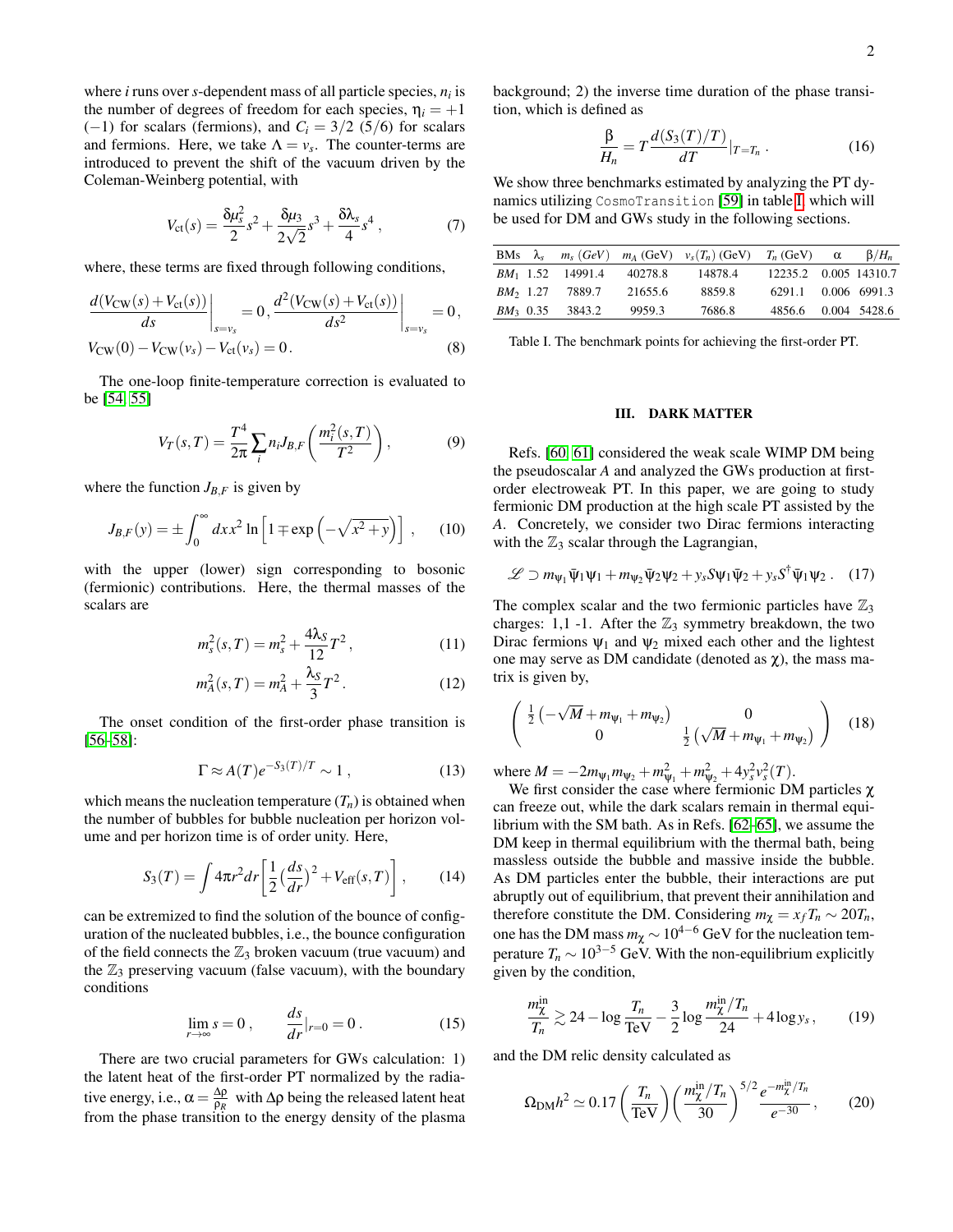where the  $m_{\chi}^{in} = y_s v_s(T_n)$  with  $m_{\psi_1} = m_{\psi_1} = 0$ . The observed relic abundance is obtained for  $m<sub>\chi</sub>$  and  $T<sub>n</sub>$  corresponding to the solid line in Fig. [1.](#page-2-0) For the PT temperature shown in the three benchmark points in Fig. [1](#page-2-0) (red, orange, yellow stars), we found the Yukawa couplings are required by the out-of-equilibrium condition (Eq. [19\)](#page-1-2) to be:  $y_s = 20.5, 14.4, 12.5$ , which is too large and will break the perturbativity.



<span id="page-2-0"></span>Figure 1. The solid line is calculated by Eq. [20](#page-1-3) for  $Ωh² = 0.12$ . The stars correspond to the benchmark points in Table [I.](#page-1-1)

To address this contradiction, we then consider a feebly interaction strength of the Yukawa *y<sup>s</sup>* , and the complex scalar *S* keep in thermal equilibrium with the SM, we therefore can consider the DM particle  $\chi$  as a FIMP. DM may be produced through the decay channel  $s \to \bar{\psi}\chi$ , and the scattering channels  $s(A)s(A) \to \bar{\psi}\chi$  via s-channel with mediator being *s*, and the t-channel of  $ss \to \chi \bar{\chi}$  as shown in the Fig. [2.](#page-2-1) The annihilation cross sections and decay width for these processes are given in the Appendix [VII.](#page-4-1) Introducing the dimensionless evolution variable  $x \equiv m_\gamma/T$ , the Boltzmann equation that governs the evolution of DM number density (here,  $Y_i \equiv n_i/s$ ) is given by,

$$
\frac{dY_{\chi}}{dx} = \frac{m_s^2 g_s}{2\pi^2} \frac{m_{\chi}}{H(x)s(x)x^2} \Gamma(s \to \chi \bar{\psi}) K_1(\frac{x m_s}{m_{\chi}}) + \frac{g_{B_1}^2}{32\pi^4} \frac{m_{\chi}}{H(x)s(x)x^2}
$$

$$
\times \int_{4m_{B_1}}^{\infty} ds (s - 4m_{B_1}^2) \sigma(B_1 \bar{B}_1 \to \chi B_2) \sqrt{s} K_1(\frac{x\sqrt{s}}{m_{\chi}}) , \qquad (21)
$$

where  $H(x)$  denotes the Hubble rate,  $\sqrt{s}$  is the centre-of-mass energy,  $g_s(g_{B_1})$  is the number of degrees of freedom of  $s(B_1)$ and  $K_1$  is a modified Bessel function of second kind. As in Refs. [\[33–](#page-6-8)[37\]](#page-6-9), to capture the PT effects, we calculate the DM number density by the replacement of  $m_{s,Z} \to m_{s,A}(T)$  with the thermal masses of  $m_{s,A}(T)$  being given by Eq. [11.](#page-1-4)

To illustrate the DM production process at the first-order PT that induces DW formation, we calculate the DM relic density evolution in Fig. [3](#page-2-2) by taking input parameters from the  $BM<sub>1</sub>$  in Table. [I.](#page-1-1) As shown in the top panel of Fig. [3,](#page-2-2) there were four channels can contribute to DM number density. The mass  $m_s(T)$  decreases with temperature, as indicated by Eq. [11,](#page-1-4) the decay channel becomes active and dominates the DM production process before the PT  $(T > T_n)$ . As the Universe cools down, bubble nucleate, the  $\mathbb{Z}_3$  symmetry break



<span id="page-2-1"></span>Figure 2. Processes relevant for the freeze-in mechanism of the DM.

spontaneously and the DWs form. Just below the nucleation temperature (T=8.9 TeV), the DM production from the decay channel stops because of  $m_s(T) < m_\Psi + m_\chi$ , then the scattering channels dominate the DM production. The bottom panel of Fig. [3](#page-2-2) shows that the DM relic density is mostly produced by the decay channel, and stop increase when  $T < 8.9$  TeV after the PT.



<span id="page-2-2"></span>Figure 3. Top: The DM number density evolution of different channels. Bottom: The DM relic density  $\Omega h^2$  as a function of temperature T. The vertical dotted and dashed line correspond to  $m_s(T) = m_\Psi + m_\chi$  and  $T_n$ .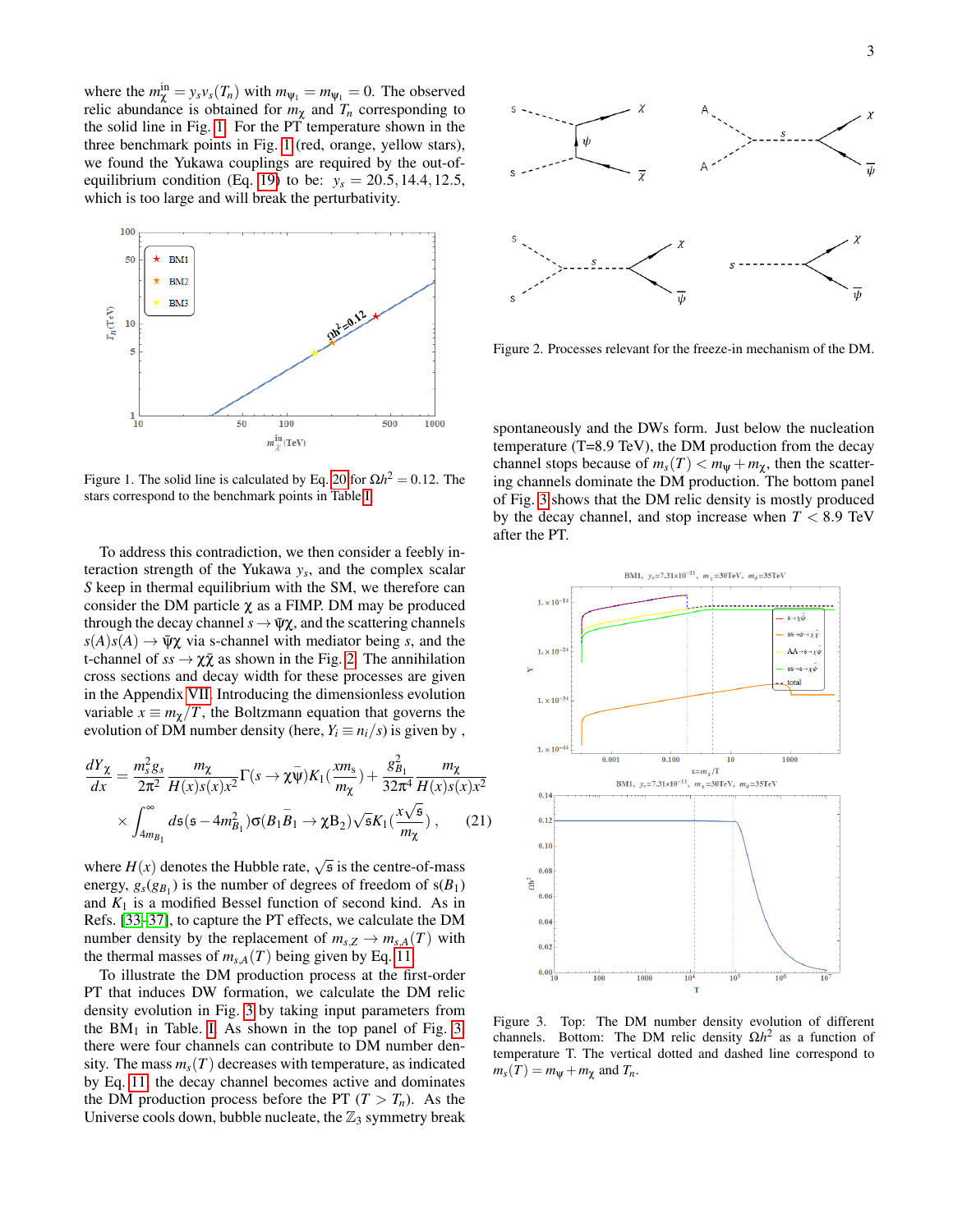## <span id="page-3-0"></span>IV. STOCHASTIC GWS

In this section, we calculate stochastic GWs from first-order PT and DWs decay produced after the spontaneous symmetry breaking of the  $\mathbb{Z}_3$  symmetry at high scales. DM relic density accumulates from freeze-in mechanism affected by PT in the same stage.

## A. GWs from first-order PT

For the GWs produced from the first-order PT, we focus on the dominate source, i.e., sound waves created in the plasma. The energy density spectrum is given by [\[19\]](#page-5-9)

$$
\Omega h_{\rm sw}^2(f) = 2.65 \times 10^{-6} (H_* \tau_{\rm sw}) \left(\frac{\beta}{H}\right)^{-1} v_b \left(\frac{\kappa_{\rm v} \alpha}{1+\alpha}\right)^2
$$

$$
\times \left(\frac{g_*}{100}\right)^{-\frac{1}{3}} \left(\frac{f}{f_{\rm sw}}\right)^3 \left(\frac{7}{4+3\left(f/f_{\rm sw}\right)^2}\right)^{7/2} . \quad (22)
$$

We include  $\tau_{sw} = min \left[ \frac{1}{H_*}, \frac{R_*}{\bar{U}_f} \right]$ i with  $H_*R_* =$  $v_b(8\pi)^{1/3}(\beta/H)^{-1}$  to consider the duration of the phase transition [\[66\]](#page-6-29). The root-mean-square (RMS) fluid velocity is estimated as [\[20,](#page-5-10) [67,](#page-6-30) [68\]](#page-6-31)

$$
\bar{U}_f^2 \approx \frac{3}{4} \frac{\kappa_v \alpha}{1 + \alpha} \,. \tag{23}
$$

The efficiency factor  $\kappa_v$  describes the latent heat transferred into the kinetic energy [\[69\]](#page-6-32). We use bubble wall velocity  $v_b =$ [1](#page-3-1) for this study. $<sup>1</sup>$ </sup>

#### B. GWs from DWs decay

For the DWs decay, we consider the gravitational radiation produced in the radiation dominated era. The spectrum of the GWs for the DWs decay is estimated to be  $\Omega_{GW}^{dw} h^2 \propto f^3$  when  $f < f_{peak}$ , and  $\Omega_{GW}^{dw} h^2 \propto f^{-1}$  when  $f \ge f_{peak}$  [\[42\]](#page-6-12). The amplitude of the generate GWs at the present time  $t_0$  is [\[41,](#page-6-33) [42\]](#page-6-12)

$$
\Omega_{\text{GW}}^{dw} h^2(t_0)_{\text{peak}} \simeq 5.20 \times 10^{-20} \times \tilde{\epsilon}_{\text{gw}} \mathcal{A}^4 \left(\frac{10.75}{g_*}\right)^{1/3} \times \left(\frac{\sigma_{\text{wall}}}{1\text{TeV}^3}\right)^4 \left(\frac{1\text{MeV}^4}{\Delta V}\right)^2.
$$
 (24)

at the peak frequency, which is given by the Hubble parameter at the decay time [\[42\]](#page-6-12):

$$
f^{dw} (t_0)_{\text{peak}} = \frac{a (t_{\text{dec}})}{a (t_0)} H (t_{\text{dec}})
$$
  
 
$$
\simeq 3.99 \times 10^{-9} \text{Hz} \mathcal{A}^{-1/2} \left(\frac{1 \text{TeV}^3}{\sigma_{\text{wall}}}\right)^{1/2} \left(\frac{\Delta V}{1 \text{MeV}^4}\right)^{1/2}, \tag{25}
$$

where the area parameter  $A = 1.2$  for the  $\mathbb{Z}_3$  symmetry po-tential [\[41\]](#page-6-33). We take the efficiency parameter  $\tilde{\epsilon}_{gw} = 0.7$  [\[42\]](#page-6-12), and the degree of freedom  $g<sub>*</sub> = 10.75$  at the decay time of the domain walls [\[41\]](#page-6-33). The bias term  $\Delta V$  explicitly breaks the  $\mathbb{Z}_3$ symmetry and therfore determines the decay time of the DW,

$$
t_{dec} \approx \mathcal{A}\sigma_{wall}/(\Delta V) \,. \tag{26}
$$

To avoid overclosing Universe, the domain wall decay should fulfill the following relation,

$$
\sigma_{wall} < 2.93 \times 10^4 \text{TeV}^3 \mathcal{A}^{-1} (0.1 \text{sec}/t_{dec}) \,. \tag{27}
$$

Further, the lower limit on the magnitude of the bias term can be obtained by requiring the DWs decay before the BBN with  $t_{dec} \leq 0.01$ *sec* [\[70,](#page-6-35) [71\]](#page-6-36),

$$
\Delta V \gtrsim 6.6 \times 10^{-2} \text{MeV}^4 \mathcal{A} \left( \frac{\sigma_{wall}}{1 \text{TeV}^3} \right) \,. \tag{28}
$$

Here, the magnitude of the bias term and that of the potential around the core of DWs should satisfy the condition of  $\Delta V \ll V$ , in order not to affect the PT dynamics. The DW solution [\[72\]](#page-6-37) and the calculation of the DW tension are as follows. Introducing the phase of the singlet as  $S = v_s e^{i\phi}$ , we obtain the potential of φ,

$$
V = \frac{\mu_S^2}{2} v_s^2 + \frac{\lambda_S}{4} v_s^4 + \frac{\mu_S}{2\sqrt{2}} v_s^3 \cos(3\phi) . \tag{29}
$$

Then kinetic term of  $\phi$  is,

$$
\mathcal{L}_{kinetic}(\phi) = \eta^2 (\partial_{\mu} \phi) (\partial^{\mu} \phi) , \qquad (30)
$$

where,  $\eta^2 = v_s^2/2$ . The field equation of

$$
\partial_{\mu} \frac{\partial L_{\text{kinetic}}}{\partial_{\mu} (\partial \phi)} + \frac{\partial V}{\partial \phi} = 0 \tag{31}
$$

yields

$$
\frac{d^2\phi}{dz^2} - \frac{1}{3B^2}\sin(3\phi) = 0\,,\tag{32}
$$

where, we note

$$
\frac{1}{B^2} = -\frac{9}{4}\mu_3 v_s^2 , \phi = \frac{4}{3}\arctan(e^{\frac{z}{B}}) .
$$
 (33)

We then consider a planar DW orthogonal to the z-axis [\[76\]](#page-7-1), i.e.,  $\phi(z)$ , and estimate the DW tension as,

$$
\sigma_{wall} = \int dz \rho_{wall}(z)
$$
  
= 
$$
\int \left( \left| \frac{dS}{dz} \right|^2 + V \left( \frac{S(z)}{\sqrt{2}} \right) - V \left( \frac{v_s}{\sqrt{2}} \right) \right) dz.
$$
 (34)

<span id="page-3-1"></span><sup>&</sup>lt;sup>1</sup> We note that this velocity is relatively larger that that of the EWBG calculations [\[4,](#page-5-14) [8,](#page-5-15) [9,](#page-5-3) [73–](#page-6-34)[75\]](#page-7-0).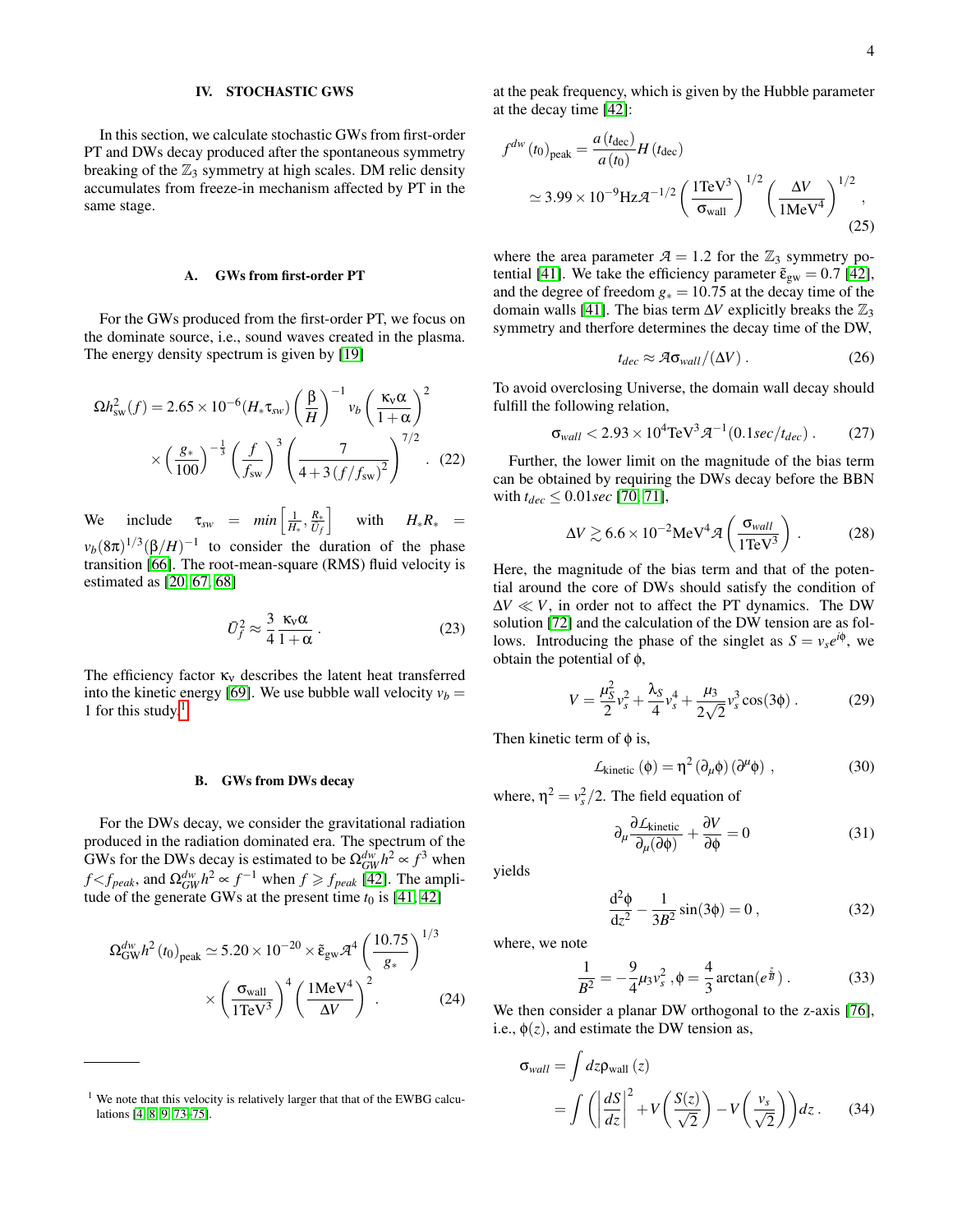

<span id="page-4-2"></span>Figure 4. Sensitivities of GW detectors on GWs from the first-order PT and the DWs decay.

## C. Numerical results

We explore the GWs signal from DWs decay after the PT at high scale where the  $\mathbb{Z}_3$  symmetry break spontaneously. Fig. [4](#page-4-2) depicts that, for the benchmarks under study, the peak frequency of GWs from DW decay locates around nanoHertz and can be probed by future PTA and Square Kilometer Array experiments. Due to large plasma energy at high PT temperatures, amplitude of GWs from the PT for these benchmarks under study (see Table [I\)](#page-1-1) is too low to be reached by future space-base interferometers, such as: LIGO [\[77](#page-7-2)[–80\]](#page-7-3), Einstein Telescope [\[81,](#page-7-4) [82\]](#page-7-5), and Cosmic Explorer [\[83\]](#page-7-6). The data of NANOGrav 11yr restrict the phase transition temperature to be  $T_n \leq O(10^4)$  GeV. For the constraint on DW from the NANOGrav 12.5yr data, we refer to Ref. [\[40\]](#page-6-38).

## <span id="page-4-0"></span>V. CONCLUSION AND DISCUSSIONS

In this work, we study the DM production during the firstorder PT and explore GWs from DWs decay formed after the spontaneously symmetry breaking of a  $\mathbb{Z}_3$  symmetry that is induced by first-order PT. Our study shows that: 1) fermionic DM mass can be generated though the first-order PT, we found the so-called filtered DM mechanism cannot be realized during the PT process due to the large Yukawa couplings, which are required to fulfill the decouple condition; 2) heavy fermionic DM ( $m_\chi \sim O(10)$  TeV) can be produced around the temperature of the PT, where the particle mass threshold and DM production channels are altered via the temperature dependent masses. The GW density can be a two-peak spectrum, the PTA experiments with the peak frequency sensitivity around nanoHertz can be used to probe the peak frequency that corresponds to the symmetry breaking scale of the discrete symmetry.

## VI. ACKNOWLEDGEMENTS

We appreciate Joachim Kopp, Jim Cline, Benoit Laurent, Danny Marfatia, and Ke-Pan Xie for helpful communications. Ligong Bian was supported by the National Natural Science Foundation of China under the grants Nos.12075041, 11605016, and 11947406, and Chongqing Natural Science Foundation (Grants No.cstc2020jcyj-msxmX0814), and the Fundamental Research Funds for the Central Universities of China (No. 2019CDXYWL0029). Xuewen Liu was supported by the National Natural Science Foundation of China under the grants Nos.11947034 and 12005180, and by the Natural Science Foundation of Shandong Province under the grants No. ZR2020QA083.

## <span id="page-4-1"></span>VII. APPENDIX

The decay width and annihilation cross sections for the processes shown in Fig. [2](#page-2-1) are:

$$
\Gamma(s \to \chi \bar{\psi}) = \frac{y_s^2}{8\pi} \frac{m_s^2 - (m_\chi + m_\psi)^2}{m_s^3} \times \sqrt{[m_s^2 - (m_\chi + m_\psi)^2] [m_s^2 - (m_\chi - m_\psi)^2]},
$$
\n(35)

$$
\sigma(\text{AA} \to s \to \chi \bar{\psi}) = \frac{9\mu_3^2 y_s^2 \left( E_{\text{cm}}^2 - \left( m_\chi + m_\psi \right)^2 \right)}{64\pi E_{\text{cm}}^3 \sqrt{E_{\text{cm}}^2 - 4m_A^2 \left( E_{\text{cm}}^2 - m_s^2 \right)^2}} \times \sqrt{-2E_{\text{cm}}^2 \left( m_\chi^2 + m_\psi^2 \right) + \left( m_\chi^2 - m_\psi^2 \right)^2 + E_{\text{cm}}^4},\tag{36}
$$

$$
\sigma(\text{ss} \to s \to \chi \bar{\psi}) = \frac{\mu_3^2 y_s^2 \left( E_{\text{cm}}^2 - \left( m_\chi + m_\psi \right)^2 \right)}{32 \pi E_{\text{cm}}^3 \sqrt{E_{\text{cm}}^2 - 4 m_s^2} \left( E_{\text{cm}}^2 - m_s^2 \right)^2} \times \sqrt{-2 E_{\text{cm}}^2 \left( m_\chi^2 + m_\psi^2 \right) + \left( m_\chi^2 - m_\psi^2 \right)^2 + E_{\text{cm}}^4} \,,
$$
\n(37)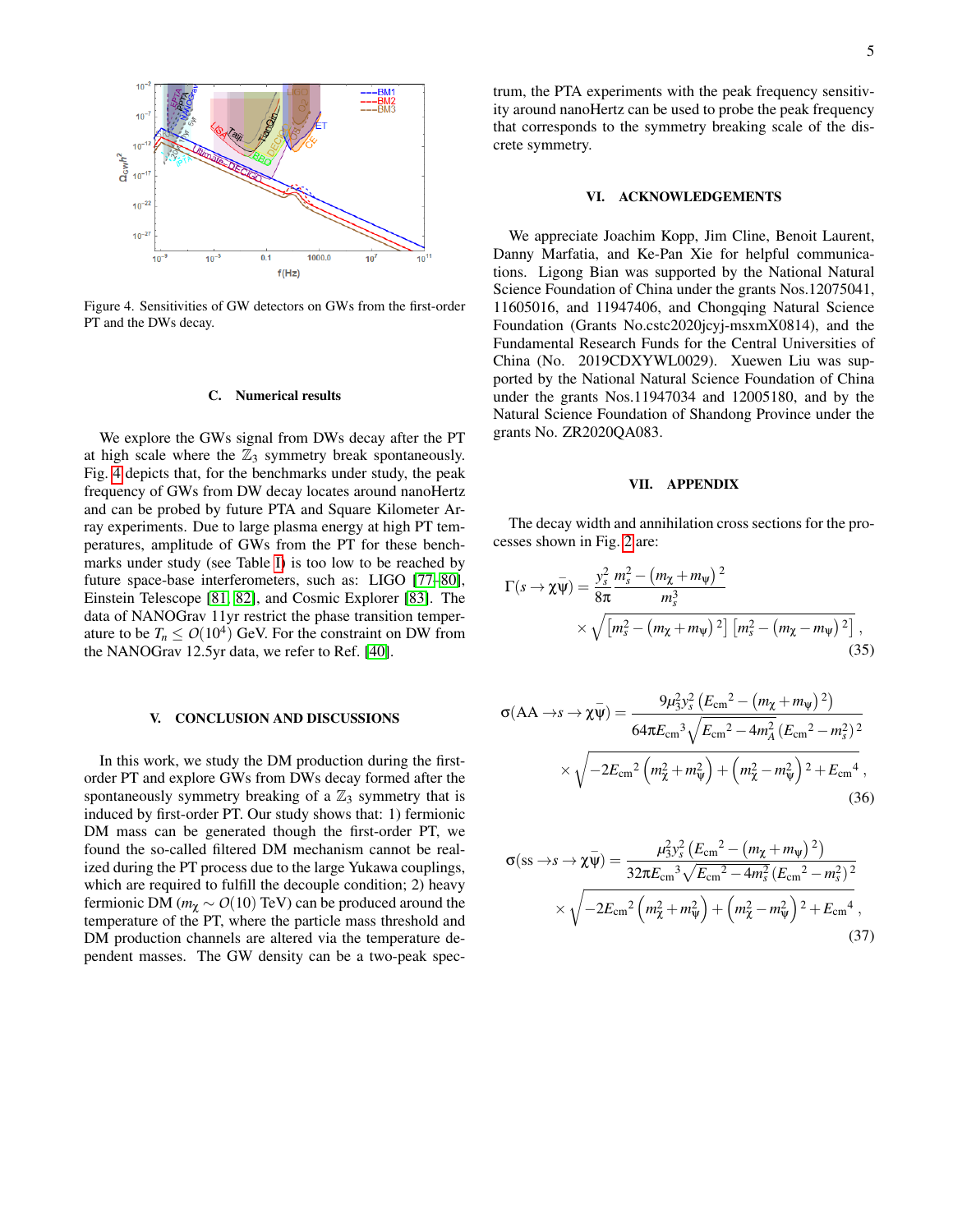$$
\sigma(\text{ss} \to \psi \to \chi \bar{\chi}) = \frac{y_s^4}{8\pi E_{\text{cm}}^2} \times \left( -\left( \left( 2\sqrt{E_{\text{cm}}^2 - 4m_{\chi}^2} \left( 4m_{\chi} m_{\psi} \left( m_{\chi} - m_{s} \right) \left( m_{s} + m_{\chi} \right) + 3 \left( m_{s}^2 - m_{\chi}^2 \right)^2 \right) + 4m_{\chi} m_{\psi}^3 + 3m_{\psi}^4 + 2m_{\psi}^2 \left( E_{\text{cm}}^2 - 3m_{s}^2 + m_{\chi}^2 \right) \right) \right) / \left( \sqrt{E_{\text{cm}}^4 - 4m_{s}^2} \left( m_{\psi}^2 \left( E_{\text{cm}}^2 - 2 \left( m_{s}^2 + m_{\chi}^2 \right) \right) + \left( m_{s}^2 - m_{\chi}^2 \right)^2 + m_{\psi}^4 \right) \right) \right) - \left( \left( \log \left( -\sqrt{E_{\text{cm}}^2 - 4m_{s}^2} \sqrt{E_{\text{cm}}^2 - 4m_{\chi}^2} - 2 \left( m_{s}^2 + m_{\chi}^2 - m_{\psi}^2 \right) + E_{\text{cm}}^2 \right) \right) - \log \left( \sqrt{E_{\text{cm}}^2 - 4m_{s}^2} \sqrt{E_{\text{cm}}^2 - 4m_{\chi}^2} - 2 \left( m_{s}^2 + m_{\chi}^2 - m_{\psi}^2 \right) + E_{\text{cm}}^2 \right) - \log \left( -\sqrt{E_{\text{cm}}^2 - 4m_{s}^2} \sqrt{E_{\text{cm}}^2 - 4m_{\chi}^2} + 2 \left( m_{s}^2 + m_{\chi}^2 - m_{\psi}^2 \right) - E_{\text{cm}}^2 \right) + \log \left( \sqrt{E_{\text{cm}}^2 - 4m_{s}^2} \sqrt{E_{\text{cm}}^2 - 4m_{\chi}^2} + 2 \left( m_{s}^2 + m_{\chi}^2 - m_{\psi}^2 \right) - E_{\text{cm}}^2 \right) \right) \times \left( E_{\text{cm}}^4 + 2
$$

- <span id="page-5-0"></span>[1] M. D'Onofrio, K. Rummukainen and A. Tranberg, Phys. Rev. Lett. 113, no.14, 141602 (2014) doi:10.1103/PhysRevLett.113.141602 [\[arXiv:1404.3565](http://arxiv.org/abs/1404.3565) [hep-ph]].
- <span id="page-5-1"></span>[2] A. Mazumdar and G. White, Rept. Prog. Phys. 82, no.7, 076901 (2019) doi:10.1088/1361-6633/ab1f55 [\[arXiv:1811.01948](http://arxiv.org/abs/1811.01948) [hep-ph]].
- <span id="page-5-2"></span>[3] S. Profumo, M. J. Ramsey-Musolf, C. L. Wainwright and P. Winslow, Phys. Rev. D 91, no.3, 035018 (2015) doi:10.1103/PhysRevD.91.035018 [\[arXiv:1407.5342](http://arxiv.org/abs/1407.5342) [hepph]].
- <span id="page-5-14"></span>[4] R. Zhou, L. Bian and H. K. Guo, Phys. Rev. D 101, no.9, 091903 (2020) doi:10.1103/PhysRevD.101.091903 [\[arXiv:1910.00234](http://arxiv.org/abs/1910.00234) [hep-ph]].
- [5] S. Profumo, M. J. Ramsey-Musolf and G. Shaughnessy, JHEP 08, 010 (2007) doi:10.1088/1126-6708/2007/08/010 [\[arXiv:0705.2425](http://arxiv.org/abs/0705.2425) [hep-ph]].
- [6] J. R. Espinosa, T. Konstandin and F. Riva, Nucl. Phys. B 854, 592-630 (2012) doi:10.1016/j.nuclphysb.2011.09.010 [\[arXiv:1107.5441](http://arxiv.org/abs/1107.5441) [hep-ph]].
- [7] M. Jiang, L. Bian, W. Huang and J. Shu, Phys. Rev. D 93, no.6, 065032 (2016) doi:10.1103/PhysRevD.93.065032 [\[arXiv:1502.07574](http://arxiv.org/abs/1502.07574) [hep-ph]].
- <span id="page-5-15"></span>[8] L. Bian, H. K. Guo, Y. Wu and R. Zhou, Phys. Rev. D 101, no.3, 035011 (2020) doi:10.1103/PhysRevD.101.035011 [\[arXiv:1906.11664](http://arxiv.org/abs/1906.11664) [hep-ph]].
- <span id="page-5-3"></span>[9] A. Alves, T. Ghosh, H. K. Guo, K. Sinha and D. Vagie, JHEP 04, 052 (2019) doi:10.1007/JHEP04(2019)052 [\[arXiv:1812.09333](http://arxiv.org/abs/1812.09333) [hep-ph]].
- <span id="page-5-4"></span>[10] J. M. Cline, K. Kainulainen and M. Trott, JHEP 11, 089 (2011) doi:10.1007/JHEP11(2011)089 [\[arXiv:1107.3559](http://arxiv.org/abs/1107.3559) [hep-ph]].
- [11] G. C. Dorsch, S. J. Huber and J. M. No, JHEP 10, 029 (2013) doi:10.1007/JHEP10(2013)029 [\[arXiv:1305.6610](http://arxiv.org/abs/1305.6610) [hep-ph]].
- [12] G. C. Dorsch, S. J. Huber, K. Mimasu and J. M. No, Phys. Rev. Lett. 113, no.21, 211802 (2014) doi:10.1103/PhysRevLett.113.211802 [\[arXiv:1405.5537](http://arxiv.org/abs/1405.5537)

[hep-ph]].

- [13] J. Bernon, L. Bian and Y. Jiang, JHEP 05, 151 (2018) doi:10.1007/JHEP05(2018)151 [\[arXiv:1712.08430](http://arxiv.org/abs/1712.08430) [hep-ph]].
- [14] J. O. Andersen, T. Gorda, A. Helset, L. Niemi, T. V. I. Tenkanen, A. Tranberg, A. Vuorinen and D. J. Weir, Phys. Rev. Lett. 121, no.19, 191802 (2018) doi:10.1103/PhysRevLett.121.191802 [\[arXiv:1711.09849](http://arxiv.org/abs/1711.09849) [hep-ph]].
- <span id="page-5-5"></span>[15] K. Kainulainen, V. Keus, L. Niemi, K. Rummukainen, T. V. I. Tenkanen and V. Vaskonen, JHEP 06, 075 (2019) doi:10.1007/JHEP06(2019)075 [\[arXiv:1904.01329](http://arxiv.org/abs/1904.01329) [hep-ph]].
- <span id="page-5-6"></span>[16] R. Zhou, W. Cheng, X. Deng, L. Bian and Y. Wu, JHEP 01, 216 (2019) doi:10.1007/JHEP01(2019)216 [\[arXiv:1812.06217](http://arxiv.org/abs/1812.06217) [hep-ph]].
- <span id="page-5-7"></span>[17] L. Bian, H. K. Guo and J. Shu, Chin. Phys. C 42, no.9, 093106 (2018) [erratum: Chin. Phys. C 43, no.12, 129101 (2019)] doi:10.1088/1674-1137/42/9/093106 [\[arXiv:1704.02488](http://arxiv.org/abs/1704.02488) [hepph]].
- <span id="page-5-8"></span>[18] S. J. Huber, T. Konstandin, G. Nardini and I. Rues, JCAP 03, 036 (2016) doi:10.1088/1475-7516/2016/03/036 [\[arXiv:1512.06357](http://arxiv.org/abs/1512.06357) [hep-ph]].
- <span id="page-5-9"></span>[19] C. Caprini, M. Hindmarsh, S. Huber, T. Konstandin, J. Kozaczuk, G. Nardini, J. M. No, A. Petiteau, P. Schwaller and G. Servant, *et al.* JCAP 04, 001 (2016) doi:10.1088/1475- 7516/2016/04/001 [\[arXiv:1512.06239](http://arxiv.org/abs/1512.06239) [astro-ph.CO]].
- <span id="page-5-10"></span>[20] C. Caprini, M. Chala, G. C. Dorsch, M. Hindmarsh, S. J. Huber, T. Konstandin, J. Kozaczuk, G. Nardini, J. M. No and K. Rummukainen, *et al.* JCAP 03, 024 (2020) doi:10.1088/1475- 7516/2020/03/024 [\[arXiv:1910.13125](http://arxiv.org/abs/1910.13125) [astro-ph.CO]].
- <span id="page-5-11"></span>[21] P. Amaro-Seoane *et al.* [LISA], [\[arXiv:1702.00786](http://arxiv.org/abs/1702.00786) [astroph.IM]].
- <span id="page-5-12"></span>[22] X. Gong *et al.*, J. Phys. Conf. Ser. **610**, no. 1, 012011 (2015) doi:10.1088/1742-6596/610/1/012011 [\[arXiv:1410.7296](http://arxiv.org/abs/1410.7296) [grqc]].
- <span id="page-5-13"></span>[23] J. Luo *et al.* [TianQin Collaboration], Class. Quant. Grav. 33, no. 3, 035010 (2016) doi:10.1088/0264-9381/33/3/035010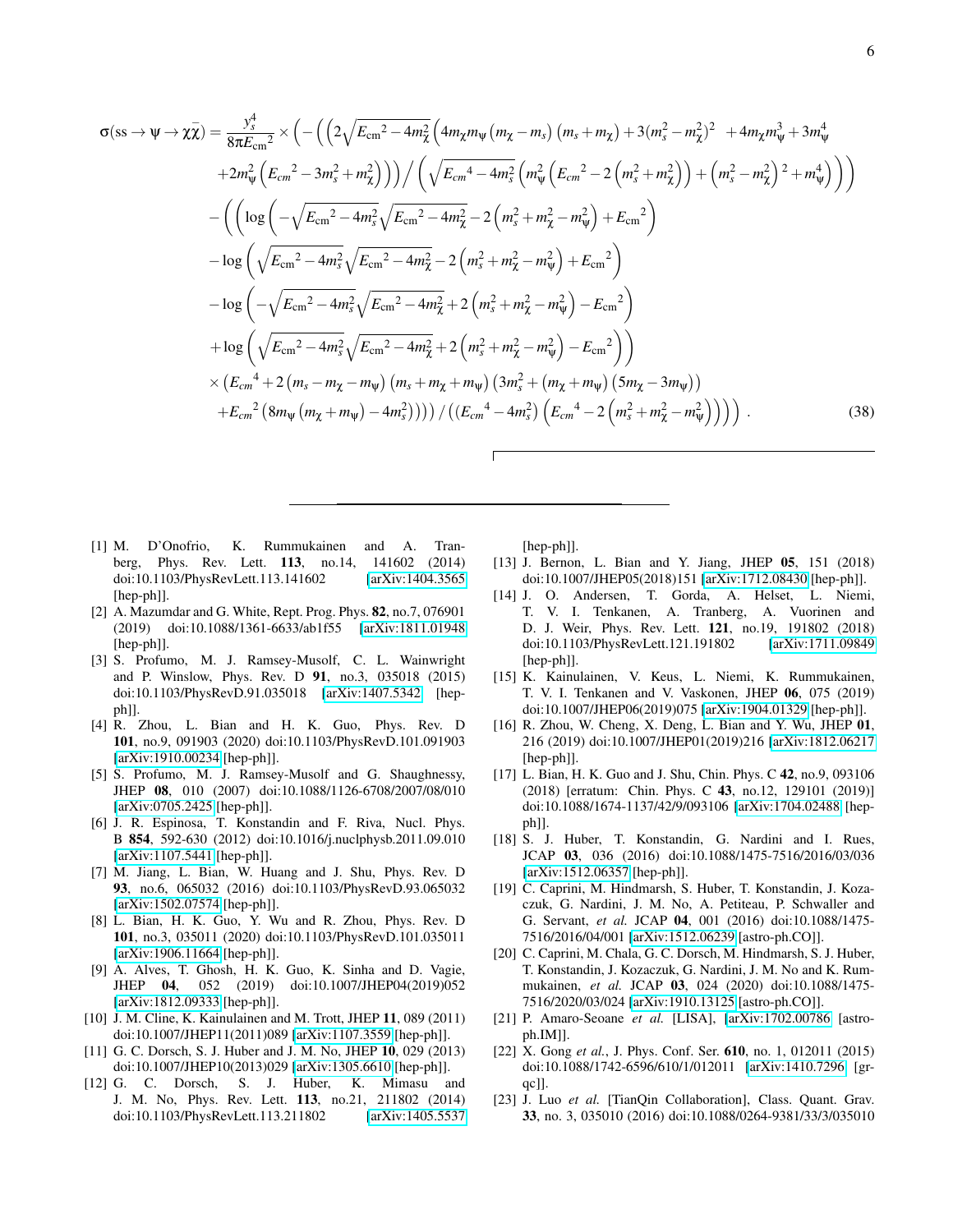[\[arXiv:1512.02076](http://arxiv.org/abs/1512.02076) [astro-ph.IM]].

- <span id="page-6-0"></span>[24] K. Yagi and N. Seto, Phys. Rev. D 83, 044011 (2011) doi:10.1103/PhysRevD.83.044011 [\[arXiv:1101.3940](http://arxiv.org/abs/1101.3940) [astroph.CO]].
- <span id="page-6-1"></span>[25] V. Corbin and N. J. Cornish, Class. Quant. Grav. 23, 2435 (2006) doi:10.1088/0264-9381/23/7/014 [\[gr-qc/0512039\]](http://arxiv.org/abs/gr-qc/0512039).
- <span id="page-6-2"></span>[26] E. Aprile *et al.* [XENON], Phys. Rev. Lett. 121, no.11, 111302 (2018) doi:10.1103/PhysRevLett.121.111302 [\[arXiv:1805.12562](http://arxiv.org/abs/1805.12562) [astro-ph.CO]].
- <span id="page-6-3"></span>[27] X. Cui *et al.* [PandaX-II], Phys. Rev. Lett. 119, no.18, 181302 (2017) doi:10.1103/PhysRevLett.119.181302 [\[arXiv:1708.06917](http://arxiv.org/abs/1708.06917) [astro-ph.CO]].
- <span id="page-6-4"></span>[28] D. S. Akerib *et al.* [LUX], Phys. Rev. Lett. **118**, no.2, 021303 (2017) doi:10.1103/PhysRevLett.118.021303 [\[arXiv:1608.07648](http://arxiv.org/abs/1608.07648) [astro-ph.CO]].
- <span id="page-6-5"></span>[29] L. Heurtier and H. Partouche, Phys. Rev. D 101, no.4, 043527 (2020) doi:10.1103/PhysRevD.101.043527 [\[arXiv:1912.02828](http://arxiv.org/abs/1912.02828) [hep-ph]].
- [30] T. Coudarchet, L. Heurtier and H. Partouche, PoS CORFU2019, 136 (2020) doi:10.22323/1.376.0136 [\[arXiv:1912.10276](http://arxiv.org/abs/1912.10276) [hep-th]].
- <span id="page-6-6"></span>[31] M. J. Baker and L. Mittnacht, JHEP 05, 070 (2019) doi:10.1007/JHEP05(2019)070 [\[arXiv:1811.03101](http://arxiv.org/abs/1811.03101) [hep-ph]].
- <span id="page-6-7"></span>[32] L. J. Hall, K. Jedamzik, J. March-Russell and S. M. West, JHEP 03, 080 (2010) doi:10.1007/JHEP03(2010)080 [\[arXiv:0911.1120](http://arxiv.org/abs/0911.1120) [hep-ph]].
- <span id="page-6-8"></span>[33] M. J. Baker and J. Kopp, Phys. Rev. Lett. 119, no.6, 061801 (2017) doi:10.1103/PhysRevLett.119.061801 [\[arXiv:1608.07578](http://arxiv.org/abs/1608.07578) [hep-ph]].
- [34] M. J. Baker, M. Breitbach, J. Kopp and L. Mittnacht, JHEP 03, 114 (2018) doi:10.1007/JHEP03(2018)114 [\[arXiv:1712.03962](http://arxiv.org/abs/1712.03962) [hep-ph]].
- [35] L. Darmé, A. Hryczuk, D. Karamitros and L. Roszkowski, PoS CORFU2019, 036 (2020) doi:10.22323/1.376.0036 [\[arXiv:2003.13265](http://arxiv.org/abs/2003.13265) [hep-ph]].
- [36] L. Bian and X. Liu, Phys. Rev. D 99, no.5, 055003 (2019) doi:10.1103/PhysRevD.99.055003 [\[arXiv:1811.03279](http://arxiv.org/abs/1811.03279) [hep-ph]].
- <span id="page-6-9"></span>[37] L. Bian and Y. L. Tang, JHEP 12, 006 (2018) doi:10.1007/JHEP12(2018)006 [\[arXiv:1810.03172](http://arxiv.org/abs/1810.03172) [hep-ph]].
- <span id="page-6-10"></span>[38] T. W. B. Kibble, J. Phys. A 9, 1387-1398 (1976) doi:10.1088/0305-4470/9/8/029
- <span id="page-6-11"></span>[39] R. Zhou, J. Yang and L. Bian, JHEP 04, 071 (2020) doi:10.1007/JHEP04(2020)071 [\[arXiv:2001.04741](http://arxiv.org/abs/2001.04741) [hep-ph]].
- <span id="page-6-38"></span>[40] L. Bian, J. Liu and R. Zhou, [\[arXiv:2009.13893](http://arxiv.org/abs/2009.13893) [astro-ph.CO]].
- <span id="page-6-33"></span>[41] K. Kadota, M. Kawasaki and K. Saikawa, JCAP 1510, 041 (2015) doi:10.1088/1475-7516/2015/10/041 [\[arXiv:1503.06998](http://arxiv.org/abs/1503.06998) [hep-ph]].
- <span id="page-6-12"></span>[42] T. Hiramatsu, M. Kawasaki and K. Saikawa, JCAP 1402, 031 (2014) doi:10.1088/1475-7516/2014/02/031 [\[arXiv:1309.5001](http://arxiv.org/abs/1309.5001) [astro-ph.CO]].
- <span id="page-6-13"></span>[43] G. Desvignes *et al.*, Mon. Not. Roy. Astron. Soc. 458, no. 3, 3341 (2016) doi:10.1093/mnras/stw483 [\[arXiv:1602.08511](http://arxiv.org/abs/1602.08511) [astro-ph.HE]].
- <span id="page-6-14"></span>[44] G. Hobbs, Class. Quant. Grav. 30, 224007 (2013) doi:10.1088/0264-9381/30/22/224007 [\[arXiv:1307.2629](http://arxiv.org/abs/1307.2629) [astro-ph.IM]].
- <span id="page-6-15"></span>[45] J. P. W. Verbiest, L. Lentati, G. Hobbs, R. van Haasteren, P. B. Demorest, G. H. Janssen, J. B. Wang, G. Desvignes, R. N. Caballero and M. J. Keith, *et al.* Mon. Not. Roy. Astron. Soc. 458, no.2, 1267-1288 (2016) doi:10.1093/mnras/stw347 [\[arXiv:1602.03640](http://arxiv.org/abs/1602.03640) [astro-ph.IM]].
- <span id="page-6-16"></span>[46] Z. Arzoumanian *et al.* [NANOGRAV], Astrophys. J. 859, no.1, 47 (2018) doi:10.3847/1538-4357/aabd3b [\[arXiv:1801.02617](http://arxiv.org/abs/1801.02617)

[astro-ph.HE]].

- <span id="page-6-17"></span>[47] E. Ma, Phys. Lett. B 662, 49 (2008) doi:10.1016/j.physletb.2008.02.053 [\[arXiv:0708.3371](http://arxiv.org/abs/0708.3371) [hepph]].
- [48] G. Belanger, K. Kannike, A. Pukhov and M. Raidal, JCAP 1301, 022 (2013) doi:10.1088/1475-7516/2013/01/022 [\[arXiv:1211.1014](http://arxiv.org/abs/1211.1014) [hep-ph]].
- [49] Y. Cai and A. Spray, JHEP 1810, 075 (2018) doi:10.1007/JHEP10(2018)075 [\[arXiv:1807.00832](http://arxiv.org/abs/1807.00832) [hep-ph]].
- [50] G. Arcadi, F. S. Queiroz and C. Siqueira, Phys. Lett. B 775, 196 (2017) doi:10.1016/j.physletb.2017.10.065 [\[arXiv:1706.02336](http://arxiv.org/abs/1706.02336) [hep-ph]].
- [51] A. Hektor, A. Hryczuk and K. Kannike, JHEP 1903, 204 (2019) doi:10.1007/JHEP03(2019)204 [\[arXiv:1901.08074](http://arxiv.org/abs/1901.08074) [hep-ph]].
- <span id="page-6-18"></span>[52] Z. Kang, P. Ko and T. Matsui, JHEP 1802, 115 (2018) doi:10.1007/JHEP02(2018)115 [\[arXiv:1706.09721](http://arxiv.org/abs/1706.09721) [hep-ph]].
- <span id="page-6-19"></span>[53] S. R. Coleman and E. J. Weinberg, Phys. Rev. D 7, 1888-1910 (1973) doi:10.1103/PhysRevD.7.1888
- <span id="page-6-20"></span>[54] M. Quiros, [\[arXiv:hep-ph/9901312](http://arxiv.org/abs/hep-ph/9901312) [hep-ph]].
- <span id="page-6-21"></span>[55] L. Dolan and R. Jackiw, Phys. Rev. D 9, 3320-3341 (1974) doi:10.1103/PhysRevD.9.3320
- <span id="page-6-22"></span>[56] I. Affleck, Phys. Rev. Lett. 46, 388 (1981) doi:10.1103/PhysRevLett.46.388
- [57] A. D. Linde, Nucl. Phys. B 216, 421 (1983) [erratum: Nucl. Phys. B 223, 544 (1983)] doi:10.1016/0550-3213(83)90072-X
- <span id="page-6-23"></span>[58] A. D. Linde, Phys. Lett. B 100, 37-40 (1981) doi:10.1016/0370- 2693(81)90281-1
- <span id="page-6-24"></span>[59] C. L. Wainwright, Comput. Phys. Commun. **183**, 2006 (2012) doi:10.1016/j.cpc.2012.04.004 [\[arXiv:1109.4189](http://arxiv.org/abs/1109.4189) [hep-ph]].
- <span id="page-6-25"></span>[60] K. Kannike, K. Loos and M. Raidal, [arXiv:1907.13136](http://arxiv.org/abs/1907.13136) [hepph].
- <span id="page-6-26"></span>[61] C. W. Chiang and B. Q. Lu, [arXiv:1912.12634](http://arxiv.org/abs/1912.12634) [hep-ph].
- <span id="page-6-27"></span>[62] M. J. Baker, J. Kopp and A. J. Long, Phys. Rev. Lett. 125, no.15, 151102 (2020) doi:10.1103/PhysRevLett.125.151102 [\[arXiv:1912.02830](http://arxiv.org/abs/1912.02830) [hep-ph]].
- [63] D. Chway, T. H. Jung and C. S. Shin, Phys. Rev. D 101, no.9, 095019 (2020) doi:10.1103/PhysRevD.101.095019 [\[arXiv:1912.04238](http://arxiv.org/abs/1912.04238) [hep-ph]].
- [64] D. Marfatia and P. Y. Tseng, [\[arXiv:2006.07313](http://arxiv.org/abs/2006.07313) [hep-ph]].
- <span id="page-6-28"></span>[65] J. P. Hong, S. Jung and K. P. Xie, Phys. Rev. D 102, no.7, 075028 (2020) doi:10.1103/PhysRevD.102.075028 [\[arXiv:2008.04430](http://arxiv.org/abs/2008.04430) [hep-ph]].
- <span id="page-6-29"></span>[66] J. Ellis, M. Lewicki and J. M. No, JCAP 07, 050 (2020) doi:10.1088/1475-7516/2020/07/050 [\[arXiv:2003.07360](http://arxiv.org/abs/2003.07360) [hepph]].
- <span id="page-6-30"></span>[67] J. Ellis, M. Lewicki, J. M. No and V. Vaskonen, JCAP 06, 024 (2019) doi:10.1088/1475-7516/2019/06/024 [\[arXiv:1903.09642](http://arxiv.org/abs/1903.09642) [hep-ph]].
- <span id="page-6-31"></span>[68] M. Hindmarsh, S. J. Huber, K. Rummukainen and D. J. Weir, Phys. Rev. D 96, no.10, 103520 (2017) [erratum: Phys. Rev. D 101, no.8, 089902 (2020)] doi:10.1103/PhysRevD.96.103520 [\[arXiv:1704.05871](http://arxiv.org/abs/1704.05871) [astro-ph.CO]].
- <span id="page-6-32"></span>[69] J. R. Espinosa, T. Konstandin, J. M. No and G. Servant, JCAP 06, 028 (2010) doi:10.1088/1475-7516/2010/06/028 [\[arXiv:1004.4187](http://arxiv.org/abs/1004.4187) [hep-ph]].
- <span id="page-6-35"></span>[70] M. Kawasaki, K. Kohri and T. Moroi, Phys. Lett. B 625, 7-12 (2005) doi:10.1016/j.physletb.2005.08.045 [\[arXiv:astro](http://arxiv.org/abs/astro-ph/0402490)[ph/0402490](http://arxiv.org/abs/astro-ph/0402490) [astro-ph]].
- <span id="page-6-36"></span>[71] M. Kawasaki, K. Kohri and T. Moroi, Phys. Rev. D 71, 083502 (2005) doi:10.1103/PhysRevD.71.083502 [\[arXiv:astro](http://arxiv.org/abs/astro-ph/0408426)[ph/0408426](http://arxiv.org/abs/astro-ph/0408426) [astro-ph]].
- <span id="page-6-37"></span>[72] A. Vilenkin and E. P. S. Shellard,
- <span id="page-6-34"></span>[73] R. Zhou and L. Bian, [\[arXiv:2001.01237](http://arxiv.org/abs/2001.01237) [hep-ph]].
- [74] A. Alves, T. Ghosh, H. K. Guo and K. Sinha, JHEP 12,